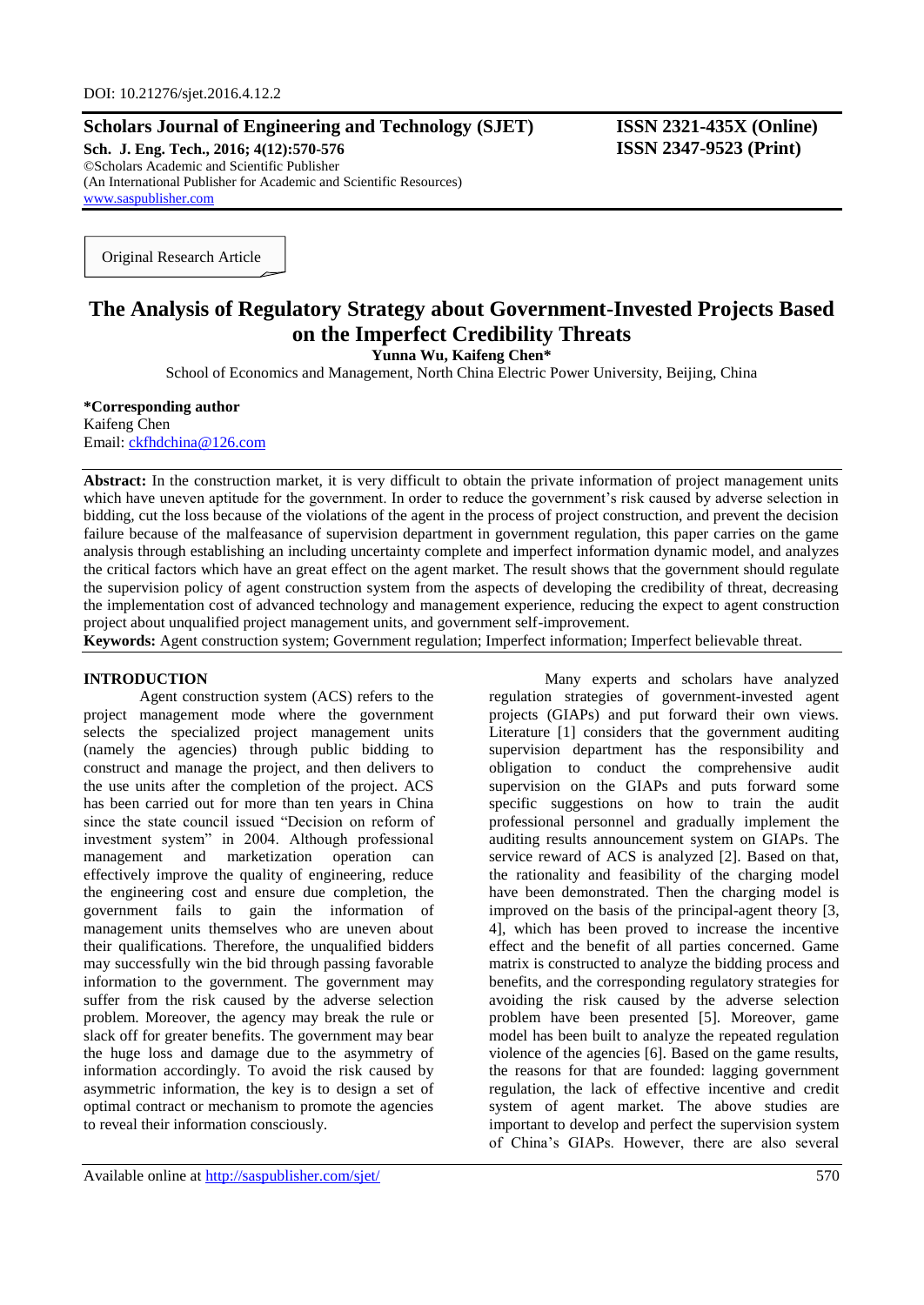problems existing by now, such as (1) failing to consider the inadequacies and asymmetry of information between the government and the agencies, which may increase a lot of difficulties to postsupervision; (2) failing to consider the collusion and corruption caused by the unqualified units when increasing the incentive effect on the agency; (3) The uncertainty of review results from the government regulators may lead to different decisions, which will have a great influence on the effectiveness of the parties.

Aiming at the shortcomings of the above research, this paper further analyzes the regulation strategies on GIAPs. Firstly, the practical problems are abstracted to set up uncertain completion but not perfect<br>information dynamic game models between information dynamic game models between construction unit with all kinds of qualification and the governments. Next, the paper solves the game model and analyzes the conditions needed for all kinds of perfect Bayesian equilibriums. Meanwhile, according to various conditions, this paper finds out the key factors influencing the agent market. Finally, this paper proposes the effective strategies for standardizing GIAPs, which contributes to reducing the information asymmetry of the game parties. Through the above efforts, the positive competition mechanism will be formed and the great damages the violations bring to people's lives and properties can be effectively avoided.

# **DYNAMIC GAME MODEL FOR GIAPS**

During the construction of agents, the agency instead of the government mange the entire project in accordance with the requirements, and then delivers the engineering products meeting the requirements to the government. Unfortunately, the government cannot supervise the whole activities of the agency in real time and just can estimate according to the partial information and the construction of output, due to the information asymmetries. In the process of bidding, the agencies can tender with a price lower than the government budget relying on the advantage of the advanced management technology and rich experience. Also, these units can reduce the budget target by the collusion with other contractors or other violations, without any effort and cost. However, some units with poor qualification will also participate in the bid to survive in the market. In order to compete with the qualified enterprises, the units with poor qualification have to tender with a price lower than the government budget. In this way, the units with poor qualification have to obtain profits through illegal means.

From the perspective of game theory, in the supervision process of GIAPs, the agency has two optional strategies: bidding and not bidding. If the

agency bids, two strategies, namely irregularity and observation, can be used to manage projects during the construction. Observation means no risk and the participation units need put more efforts. Compared with observation, irregularity can achieve the same goal with less effort yet more risks of punishing by the government. For the enterprises with advanced technology and management experience, participating in the bidding is the strictly best choice, and the optional strategies are irregularity and observation. For the poor enterprises, since they cannot achieve the final goal without irregularities, bidding must be not a good choice. Thus, their optional strategies are participating in the bidding and implementing irregularities and giving up bidding respectively.

Meanwhile, the government also has two strategies to choose, namely stringent regulation and lax regulation. In order to simplify the model, this paper supposes that stringent regulation can certainly find the irregularities, and lax regulation may or not find the violations with some uncertainties. Since the behaviors of the players are in the sequential presentation, the government cannot figure out the preceding party's behavior. Also the game parties can completely know the benefits each other at the end of game. Thus, a complete and imperfect information dynamic model with uncertainty can be built. There are seven model assumptions listed as follows.

**Assumption 1.** The agency in the market can be divided into two kinds: one is the "good" (*g*) agency who has the advantage of the advanced management technology and rich experience. And the other one is the "bad" (*b*) agency who cannot achieve the final goal without irregularities. The proportions of "*g*" and "*p*" are x and  $1-x$  respectively.

Assumption 2. In order to save  $\Delta I$ , "g" needs cost  $C_1$  with observation and  $C_2$  with irregularity ( $C_1 > C_2$ ). For " $g$ ", the probability of observation is  $p$ , and the probability of irregularity is  $1-p$ . For "*b*", the probability of observation is *t* , and the probability of irregularity is  $1-t$ .

**Assumption 3.** For the government, the probability of stringent regulation is  $q$ , and the probability of lax regulation is  $1-q$ . Stringent regulation can certainly find the irregularities, and lax regulation can find the violations with the probability *r* . However, stringent regulation needs more manpower material resources to identify information and overcome the additional resistance etc., the corresponding cost is  $C + \Delta C$ , with C being the cost of lax regulation.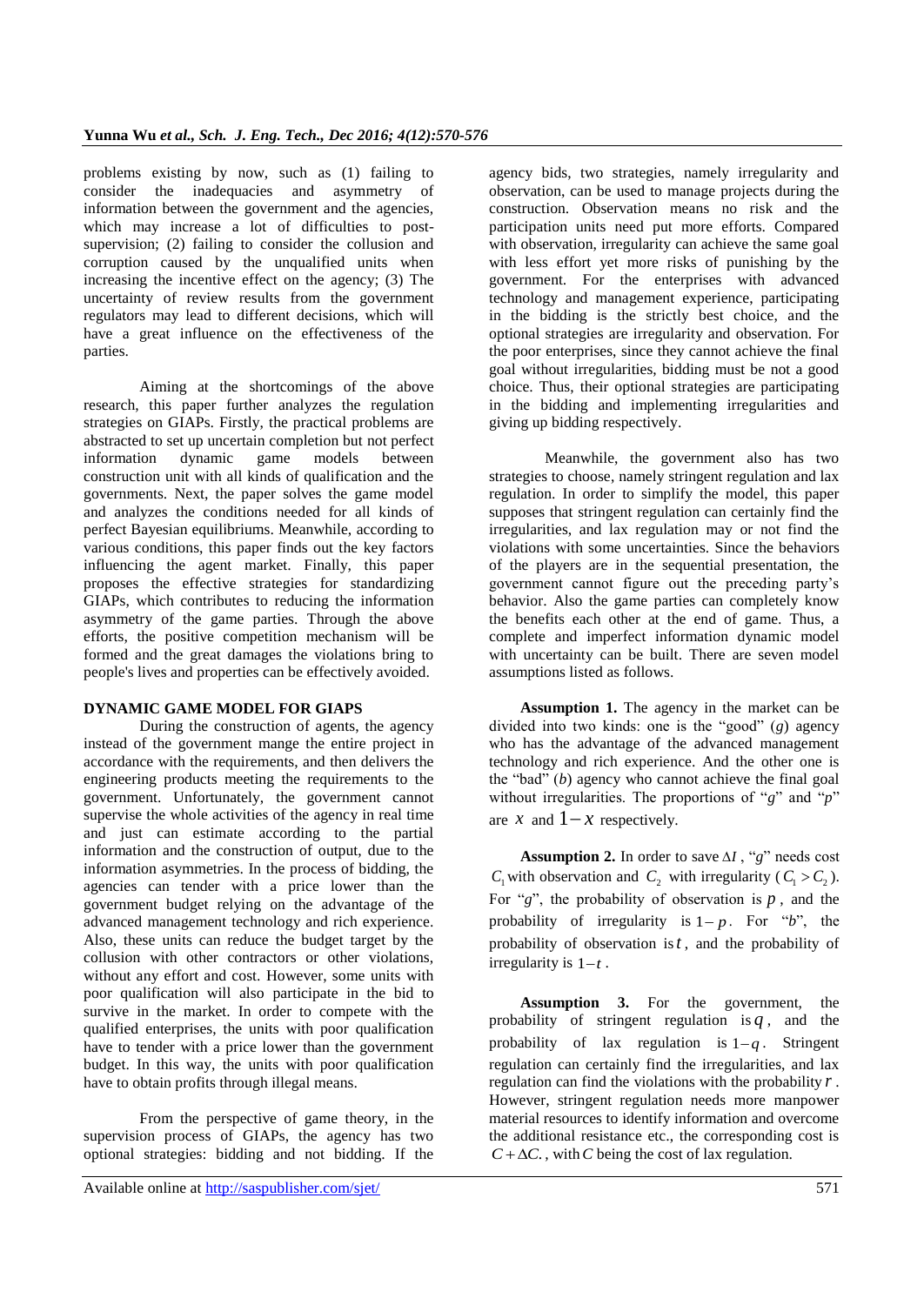**Assumption 4.** Participation units can gain the basic service fee  $F(F > C_2)$ . If the regulation result from the government is "observation", participation units receive a reward  $\delta \Delta I$ .  $\delta$  is the incentive coefficient. On the contrary, participation units receive a penalty  $\mu\Delta I$ .  $\mu$  is the penalty coefficient.

**Assumption 5.** The penalty upon participation units should revert to the government. The benefit of the government increases  $\mu \Delta I$ .

**Assumption 6.** The basic benefit of the government is  $R$ . The loss caused by the irregularities of participation units is  $n\Delta I$  ( $n > 1$ ).

**Assumption 7.**  $\delta$ ,  $\mu$ ,  $n$ ,  $C_1$ ,  $C_2$ ,  $C$ ,  $\Delta C$  and so on are open information.

Based on the above model assumptions, a complete and imperfect information dynamic model can be constructed as follows. Firstly, the agency "*g*" or "*b*" will be selected. For "*g*", two strategies are optional: participating with irregularity and observation. For "*b*", two strategies are optional: participating with irregularity and giving up participating. The above information is unknown for the government before regulation and the participation units also do not know the regulation strategy. Next, the government selects a regulation strategy. Then, if the government implements lax regulation, the probability of rule violation detection is  $r$  (if existing). Finally, the model is shown in Figure 1. To eliminate the uncertainty, this paper supposes that both players in the game are risk-neutral. The complete and imperfect information dynamic model for GIAPs is shown in Figure 2.



**Fig-1: The complete and imperfect information dynamic model with uncertainty for GIAPs**



**Fig-2: The complete and imperfect information dynamic model for GIAPs**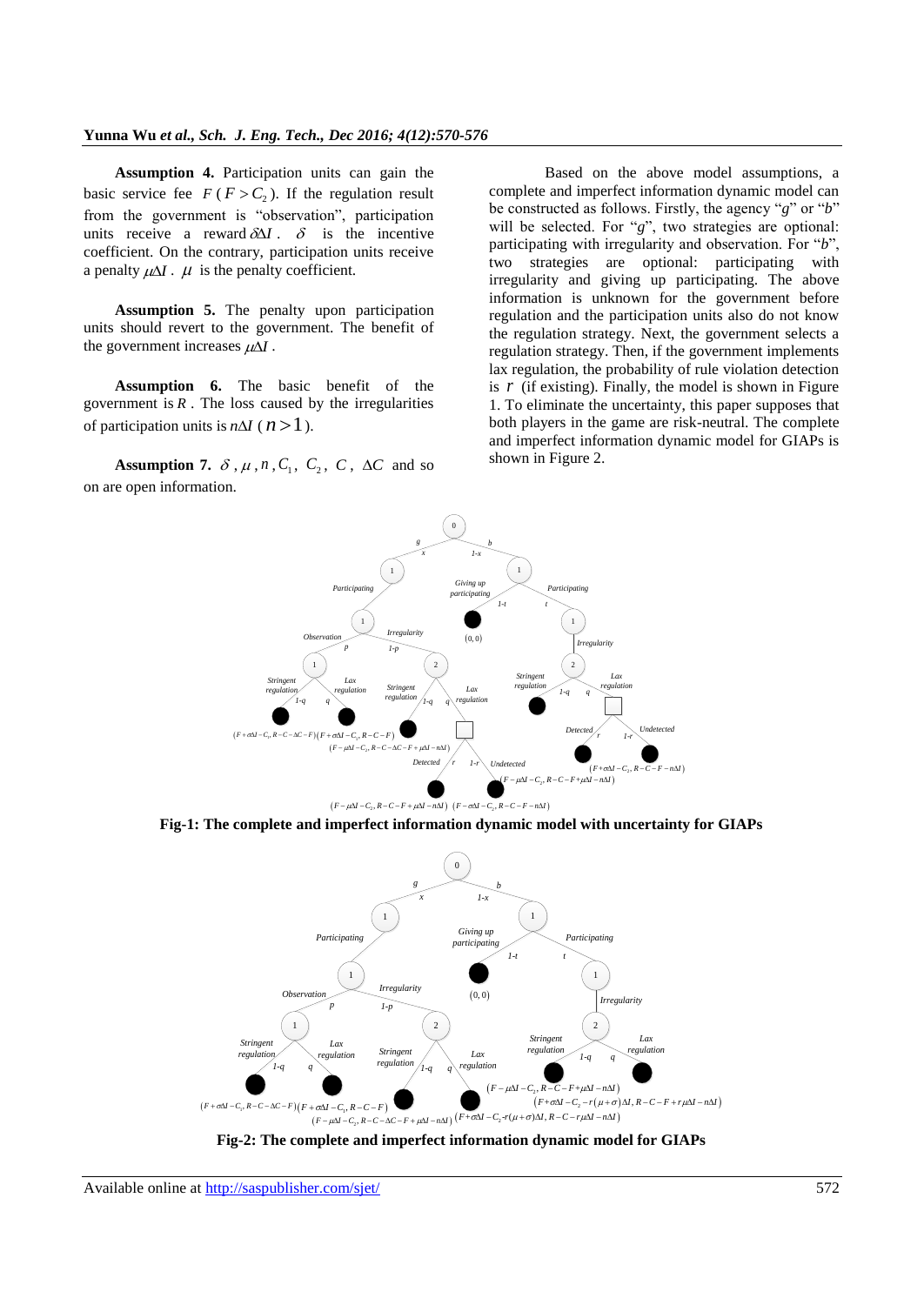#### **THE SOLUTION AND ANALYSIS OF DYNAMIC GAME MODEL ON GIAPS REGULATION**

Because of information asymmetry, the government does not know the real qualification of the agencies and their any irregularities. And under certain conditions, both sides have no the best strategy.  $0 < x, t, p, q < 1.$ 

The benefit of 
$$
g
$$
 without irregularities is:

$$
Eu_{11} = F + \delta \Delta I - C_1 \tag{1}
$$

The benefit of "g" with irregularities is:

$$
Eu_{12}
$$
  
=  $q[F + \delta\Delta I - C_2 - r(\mu + \delta)\Delta I]$   
+  $(1-q)(F - \mu\Delta I - C_2)$   
=  $F - C_2 + q(\mu\Delta I - r\mu\Delta I - r\delta\Delta I + \delta\Delta I) - \mu\Delta I$  (2)

If  $Eu_{11} > Eu_{12}$ , "g" will not select irregularities. The probability  $q$  will meet the following requirement

$$
q < \frac{1 + \frac{C_2 - C_1}{(\mu + \delta)\Delta I}}{1 - r} \tag{3}
$$

The benefit of "*b*" with giving up participating is:  $Eu_{21} = 0$  (4)

The benefit of "*b*" with irregularities is  
\n
$$
Eu_{22} = F - C_2
$$
\n
$$
+q(\mu\Delta I - r\mu\Delta I - r\delta\Delta I + \delta\Delta I) - \mu\Delta I
$$
\n(5)

To avoid "*b*" to participate, namely  $Eu_{22} < 0$ , the probability *q* should meet the following requirement:

$$
q < \frac{\mu + \frac{C_2 - F}{\Delta l}}{(1 - r)(\mu + \delta)}\tag{6}
$$

Likewise, the benefit of the government with stringent regulation is:<br>  $E u_{31} = x[p(R - C - \Delta C - F)]$ 

$$
Eu31 = x[p(R – C – ΔC – F)+ (1 – p)(R – C – ΔC – F + μΔI – nΔI)]+ (1 – x)t(R – C – ΔC – F + μΔI – nΔI)= (x + t – tx)(R – C – ΔC – F + μΔI – nΔI)+ xp(n – μ)ΔI
$$
\n(7)

The benefit of the government with lax regulation is:

$$
Eu_{32} = x[p(R-C-F)
$$
  
+ (1-p)(R-C-F+r $\mu\Delta I$  - n $\Delta I$ )]  
+ (1-x)t(R-C-F+r $\mu\Delta I$  - n $\Delta I$ )  
= (x+t-tx)(R-C-F+r $\mu\Delta I$  - n $\Delta I$ )  
+xp(n-r $\mu$ ) $\Delta I$ 

Therefore, when the government selects lax regulation, namely  $Eu_{32} > Eu_{31}$ , the probability q should meet the following requirement:

$$
\alpha = 1 - p + 1 - t + \frac{t}{x} < \frac{\Delta C}{(1 - r)\mu \Delta I} \tag{9}
$$

The paper assumes that  $\alpha$  is the government's judgment coefficient. It is affected by three parameters, namely  $t, p, x$ . A smaller  $\alpha$  means the government will be more likely to choose lax regulation.

The derivative of  $\alpha$  with respect to *t* is:

$$
\frac{\partial \alpha}{\partial t} = \frac{1}{x} - 1 > 0 \tag{10}
$$

Thus, the more "*g*" the government believes in the market, the smaller  $\alpha$  will be and the more likely lax regulation will be selected. The more likely the agencies select observation, the smaller  $\alpha$  will be and the more likely lax regulation will be selected by the government. The more likely "*b*" participants, the larger  $\alpha$  will be and the more likely stringent regulation will be selected by the government.

## **Perfect Bayesian equilibrium of pure strategies**

(1) If the government considers that there are more "*g*" in the market who will break the rule with lower probability and "*b*" will not participant, the government will select lax regulation, namely  $q = 1$ .  $\alpha$  will meet the following requirement:

$$
\alpha < \frac{\Delta C}{(1-r)\mu\Delta I} \tag{11}
$$

The agencies know the government's judgment and decision making. That is, they know the government selects lax regulation. The condition for a pure strategy perfect Bayesian equilibrium is that "*g*" selects observation and "*b*" gives up participating, namely

$$
\begin{cases}\n\frac{1 + \frac{C_2 - C_1}{(\mu + \delta)\Delta l}}{1 - r} > 1 \\
\frac{\mu + \frac{C_2 - F}{\Delta l}}{(1 - r)(\mu + \delta)} > 1\n\end{cases}\n\Rightarrow\n\begin{cases}\n\frac{C_1 - C_2}{\Delta l} < (\mu + \delta)r \\
\frac{F - C_2}{\Delta l} < r\mu - (1 - r)\delta\n\end{cases}\n\tag{12}
$$

(2) If the government considers that the numbers of "*g*" and "*b*" are almost same and they often select irregularities, the government will select stringent regulation, namely  $q = 1$ .  $\alpha$  will meet the following requirement:

$$
\alpha > \frac{\Delta C}{(1 - r)\mu \Delta I} \tag{13}
$$

Available online at<http://saspublisher.com/sjet/> 573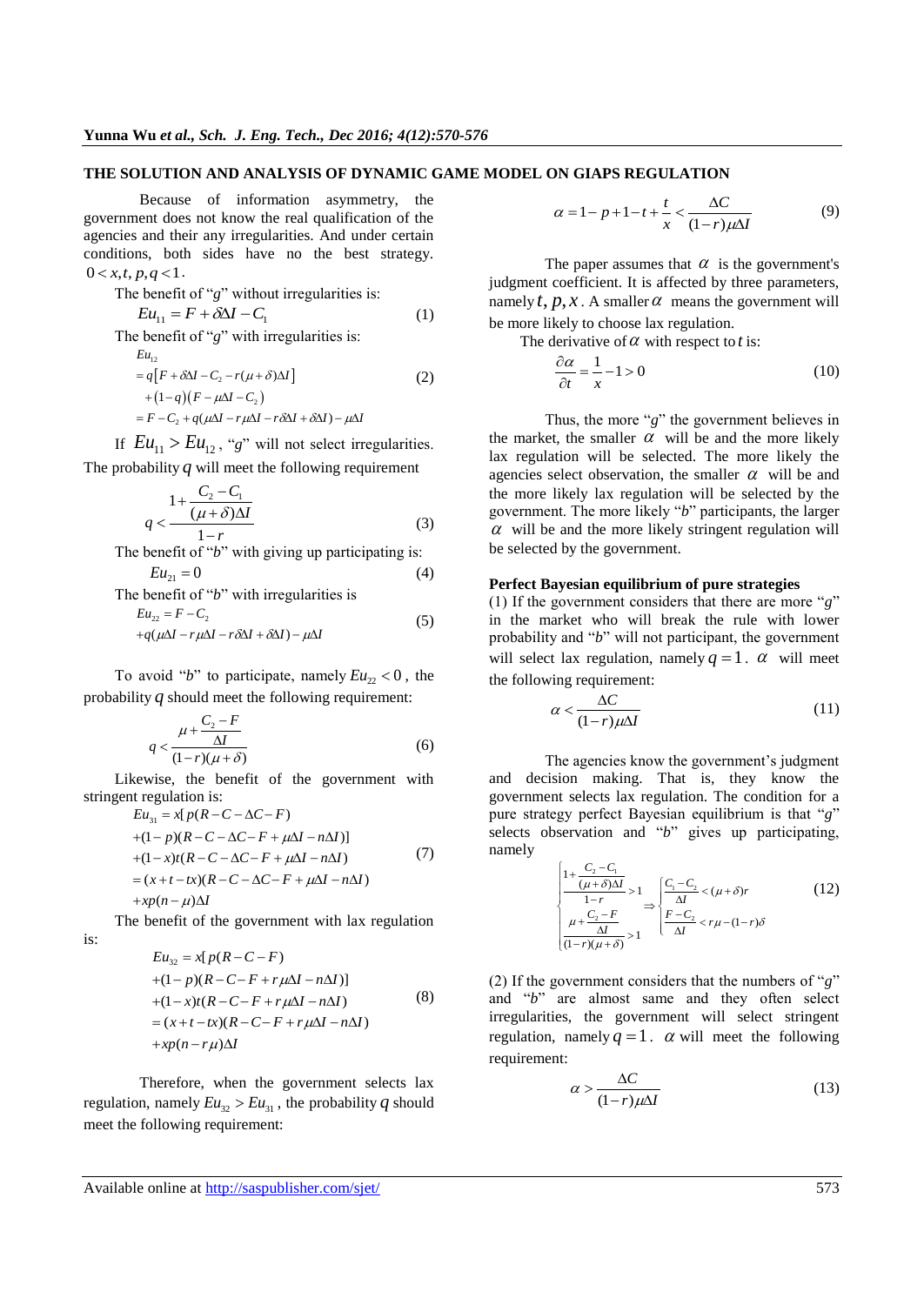Also, the condition for a pure strategy perfect Bayesian equilibrium is that "*g*" selects irregularities and "*b*" will participate, namely<br> $\begin{bmatrix} 1 + \frac{C_2 - C_1}{C_2} \end{bmatrix}$ 

$$
\begin{cases}\n\frac{1 + \frac{C_2 - C_1}{(\mu + \delta)\Delta I}}{1 - r} < 0 \\
\frac{\mu + \frac{C_2 - F}{\Delta I}}{(1 - r)(\mu + \delta)} < 0\n\end{cases} \Rightarrow \begin{cases}\n\frac{C_1 - C_2}{\Delta I} > \mu + \delta \\
\frac{F - C_2}{\Delta I} > \mu \\
\frac{\Delta I}{\Delta I} > \mu\n\end{cases} \tag{14}
$$

## **Perfect Bayesian equilibrium of mixed strategies**

If  $\alpha$  meets the following requirement:

$$
\alpha = \frac{\Delta C}{(1 - r)\mu \Delta I} \tag{15}
$$

The government will select mixed strategies: lax regulation with  $q$  and stringent regulation with  $1-q$ .

(1) If  $q$  meets the following requirement:

$$
\begin{cases}\n1 + \frac{C_2 - C_1}{(\mu + \delta)\Delta I} \\
q < \frac{1 - r}{1 - r} \\
q < \frac{\mu + \frac{C_2 - F}{\Delta I}}{(1 - r)(\mu + \delta)}\n\end{cases} \tag{16}
$$

At the moment, "*g*" will selects observation and "*b*" will give up participating. GIAPs will realize the biggest economic benefits, and the market is completely successful.

(2) If  $q$  meets the following requirement:

$$
\begin{cases}\n1 + \frac{C_2 - C_1}{(\mu + \delta)\Delta I} \\
q < \frac{1 - r}{1 - r} \\
q > \frac{\mu + \frac{C_2 - F}{\Delta I}}{(1 - r)(\mu + \delta)}\n\end{cases}
$$
\n(17)

At the moment, "*g*" will selects observation and "*b*" will participate and select irregularities. GIAPs will realize the potential economic benefits. Meanwhile, some GIAPs may suffer great damage with the market being partially successful, and the case needs meet the following requirement:

$$
\frac{1 + \frac{C_2 - C_1}{(\mu + \delta)\Delta I}}{1 - r} > \frac{\mu + \frac{C_2 - F}{\Delta I}}{(1 - r)(\mu + \delta)}
$$
(18)  

$$
\Rightarrow F + \delta \Delta I - C_1 > 0
$$

(3) If  $q$  meets the following requirement:

$$
\begin{cases}\n1 + \frac{C_2 - C_1}{(\mu + \delta)\Delta I} \\
q > \frac{\mu + \frac{C_2 - F}{\Delta I}}{1 - r}\n\end{cases}
$$
\n(19)

At the moment, "*g*" will selects irregularities and "*b*" will give up participating. GIAPs will suffer great damage. The situation can phase out "*b*" with the market close to failure, and the case needs meet the following requirement:

$$
\frac{1 + \frac{C_2 - C_1}{(\mu + \delta)\Delta I}}{1 - r} < \frac{\mu + \frac{C_2 - F}{\Delta I}}{(1 - r)(\mu + \delta)}
$$
(20)  

$$
\Rightarrow F + \delta \Delta I - C_1 < 0
$$

(4) If *q* meets the following requirement:

$$
\begin{cases}\n1 + \frac{C_2 - C_1}{(\mu + \delta)\Delta I} \\
q > \frac{1 - r}{1 - r} \\
q > \frac{\mu + \frac{C_2 - F}{\Delta I}}{(1 - r)(\mu + \delta)}\n\end{cases}
$$
\n(21)

At the moment, "*g*" will selects irregularities and "*b*" will participate. GIAPs will suffer great damage. In the situation, the market fails completely.

Based on the above analysis, we can get the following conclusions:

(1) For the government, when  $\Delta C / [(1 - r)\mu \Delta I]$  is larger, the condition for selecting stringent regulation is harder to achieve. Actually, the agencies know that situation. In order to make the government's regulation a believable threat,  $\Delta C / [(1-r)\mu\Delta I]$  should be decreased, namely the additional cost  $\Delta C$  should be reduced as much as it could be.

(2) According to the formulas (12) and (14), in order to make "*g*" voluntarily choose observation and "*b*" voluntarily give up participating,  $(C_1 - C_2)/\Delta I$  and  $(F - C_2) / \Delta I$  should be reduced as much as it could be. The variables controlled directly or indirectly by the government are  $C_1$  and  $F$ . Therefore, the basic service charge of the agencies  $F$  and the cost of implementing the advanced technology and management by the agencies  $C_1$  should be reduced as much as possible.

(3) Known from the above analysis, the two most important parameters affecting every player's decision are incentive coefficient  $\delta$  and penalty coefficient  $\mu$ . In order to show the correlational relationship between  $\mu$  and the condition for the participation of the agencies, this paper supposes:

$$
\beta = \frac{\mu + \frac{C_2 - F}{\Delta I}}{(1 - r)(\mu + \delta)}\tag{22}
$$

The derivative with respect to  $\beta$  is

Available online at<http://saspublisher.com/sjet/> 574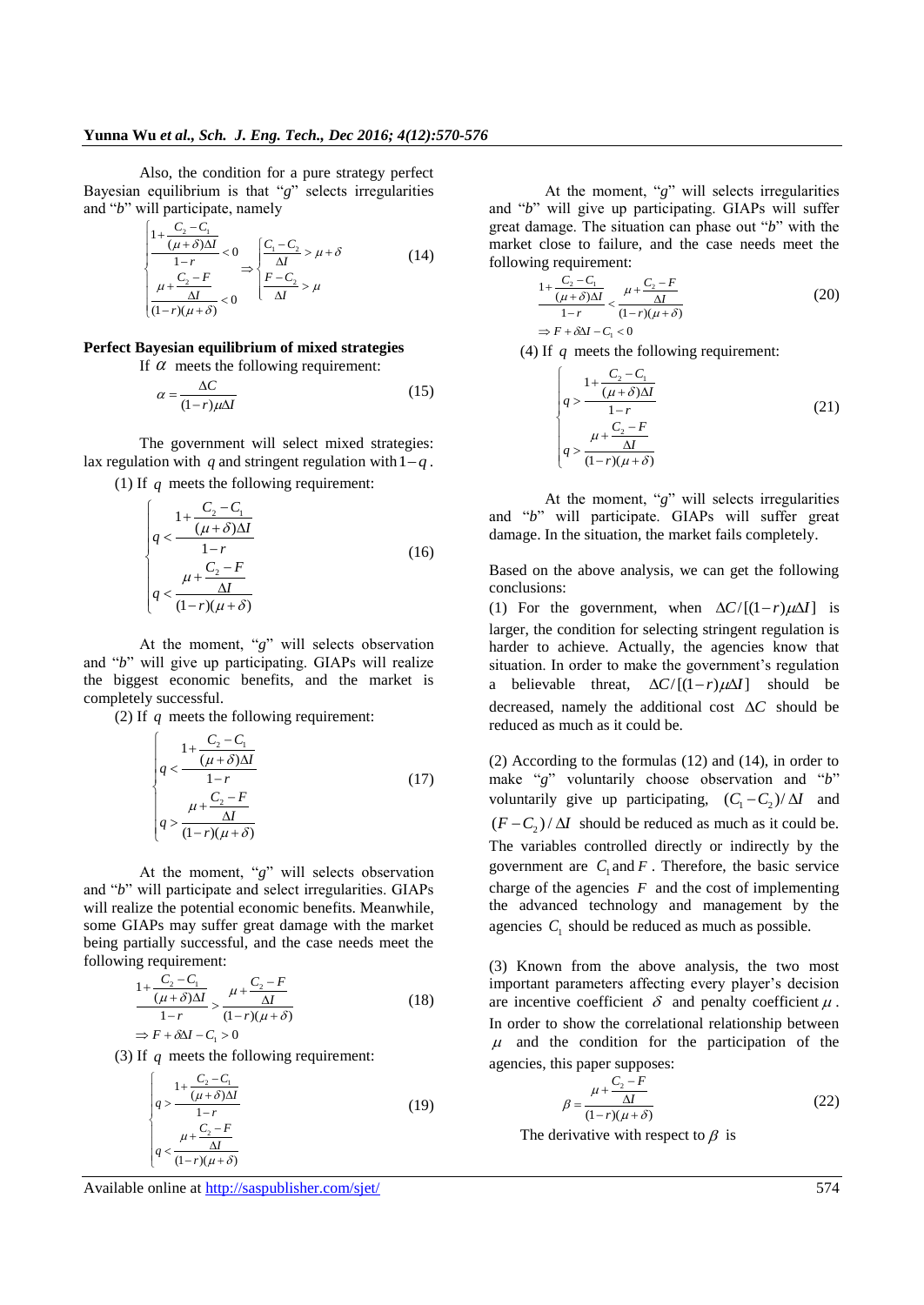$$
\frac{\partial \beta}{\partial \mu} = \frac{F + \delta \Delta I - C_2}{(1 - r)(\mu + \delta)^2 \Delta I} > 0
$$
\n(23)

where  $F + \delta \Delta I - C_2 > 0$ ,  $0 < r < 1$ .

Therefore, for all the agencies, larger penalty coefficient  $\mu$  will help to restrain their illegal behaviors. For "g", larger incentive coefficient  $\delta$  contributes to

reducing illegal behaviors. However, for "*b*", larger incentive coefficient  $\delta$  will promote implementing illegal behaviors. The tendency chart of the probability p of "g" (observation) and the probability  $1-t$  of "b" (giving up participating) with  $\delta$  changing is shown in Figure 3.



Fig-3: The tendency chart with  $\delta$  changing

Actually, if the parties are risk-averse rationaleconomic men, the illegal profit of the agencies should add a negative risk premium due to the risk of punishment. Therefore, "g" will be more inclined to observation, and "b" will be more likely to give up participating. For the government, the expecting profit of lax regulation should add a negative risk premium due to the uncertainty of its results. Thus, the government will be more inclined to stringent regulation. However, according to the incentive paradox, unless both players' risk degree and the loss caused by the negative risk premium are large enough, the equilibrium can only reach with a lower probability level. Meanwhile, the participation with irregularities and lax regulation with dereliction cannot be avoided completely [7].

#### **COUNTERMEASURES DISCUSSION BASED UPON EQUILIBRIUM MODEL ANALYSIS**

The model provides a new method for the construction and improvement of GIAPs regulatory system. Under asymmetric information, the specific ways for ①reducing the probability of participating with irregularities, ② increasing the probability of legal stringent regulation, ③ improving the believable threat of the governmental stringent regulation and ④ stimulating "*g*" to manage projects with advanced technology and management experience are listed as follows:

(1) Reducing the additional cost  $\Delta C$  caused by legal stringent regulation.

Firstly, a mechanism with full information exchange and disclosure needs be established, which can decrease governmental information identifying cost through reducing the degree of information asymmetry and weakening the information superiority of the agencies. Secondly, the resistance and friction that the government faces during stringent regulation must be reduced, which will contributes to a lower regulation cost and difficulty. Thirdly, the market access system of the agencies should be standardized and the benign competition market should be established, which will create a good institutional environment for the performance of obligations, reduce the human cost, time cost and opportunity cost.

(2) Reducing the cost  $C_1$  caused by implementing advanced technology and management.

Actually, "*g*" completely has the ability to achieve cost reduction target in the case of no irregularities. The reason for risking irregularities is the higher cost caused by implementing advanced technology and management. Thus, on the basis of "*g*" own efforts, the government should also motivate the implementation of advanced technology and management, such as subsidizing the purchase of advanced equipment and technology, supporting company for the cultivation of talents, etc.

Available online at<http://saspublisher.com/sjet/> 575